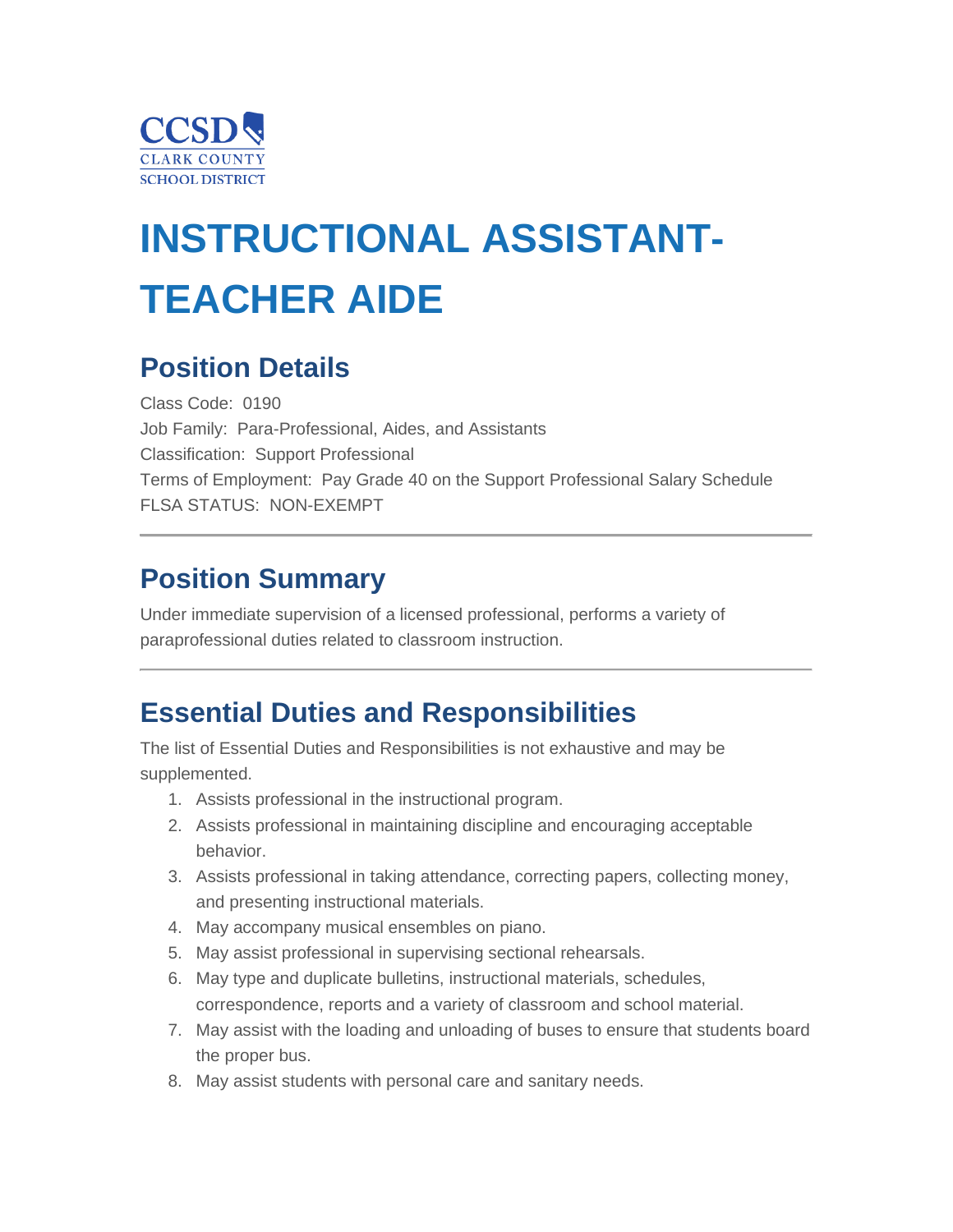- 9. May assist in feeding students by preparing, distributing, ordering and administering snacks and special lunches.
- 10. May operate a variety of office machines.
- 11. May assist and actively participate with physical education activities.
- 12. May contribute to reports on student progress, behavior, and performance.
- 13. May keep records and administer medication to students per parent authorization.
- 14. May assist students with daily assigned activities.
- 15. May perform Cardiopulmonary Resuscitation/Automated External Defibrillator (CPR/AED) as necessary.
- 16. Completes standard Clark County School District/school forms.
- 17. Conforms to safety standards, as prescribed.
- 18. Performs other tasks related to the position, as assigned.

## **Distinguishing Characteristics**

Involves performance of tasks directly associated with assisting the professional in a specifically assigned instructional program, such as, but not limited to:

- 1. Compensatory Education
	- a. Second Language/Bilingual
	- b. Chapter I & II
- 2. Dance
- 3. Instrumental music
- 4. Regular classroom (in lieu of teacher)
- 5. Special Education (resource)
- 6. Special Education (A.T.)
- 7. Visual Arts
- 8. Vocal music

# **Knowledge, Skills, and Abilities (Position Expectations)**

- 1. Knowledge of CPR/AED and universal precautions.
- 2. Ability to deal with unusual behavior and crisis situations.
- 3. Ability to work effectively with all types of students.
- 4. Ability to learn and apply school rules, regulations, and procedures.
- 5. Ability to interpret and apply oral and written instruction.
- 6. Ability to maintain confidentiality.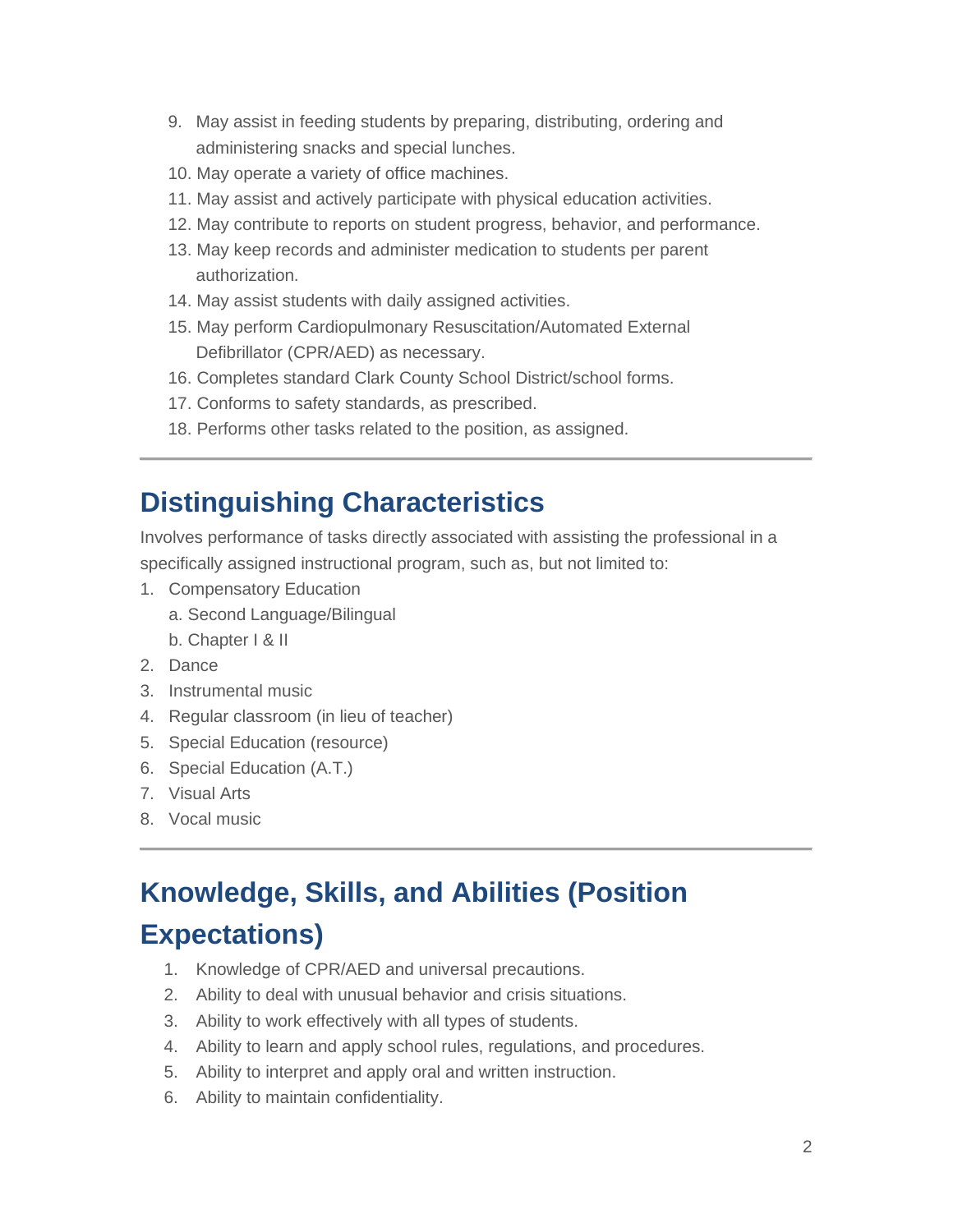- 7. Ability to perform several different tasks and determine priorities.
- 8. Ability to plan and organize work.
- 9. Ability to perform routine record keeping.
- 10. Ability to play easy to moderately difficult piano accompaniments.
- 11. Ability to work cooperatively with employees, students, parents/guardians, and the public.
- 12. Ability to recognize and report hazards and apply safe work methods.
- 13. Possess physical and mental stamina commensurate with the responsibilities of the position.

## **Position Requirements**

#### **Education, Training, and Experience**

High school graduation or other equivalent, (i.e., General Educational Development (GED), foreign equivalency, etc.).

#### **Licenses and Certifications**

 Current Cardiopulmonary Resuscitation (CPR)/Automated External Defibrillator (AED) certificate from either the American Heart Association, American Red Cross, or other similar organization. Certification must be maintained for the duration of the assignment. Certification training must be in-person and include a hands-on component. Online courses will not be accepted. A copy of the front and back of the CPR/AED certificate must be uploaded into the application.

#### **Preferred Qualifications**

- 1. Foreign Language (Bilingual Programs).
- 2. Verified typing score of 35 words per minute net.

## **Document(s) Required at Time of Application**

- 1. High school transcript or other equivalent, (i.e., GED, foreign equivalency, etc.).
- 2. Current Cardiopulmonary Resuscitation/Automatic External Defibrillator certificate as indicated above. A copy of the front and back of the CPR/AED certificate must be uploaded into the application.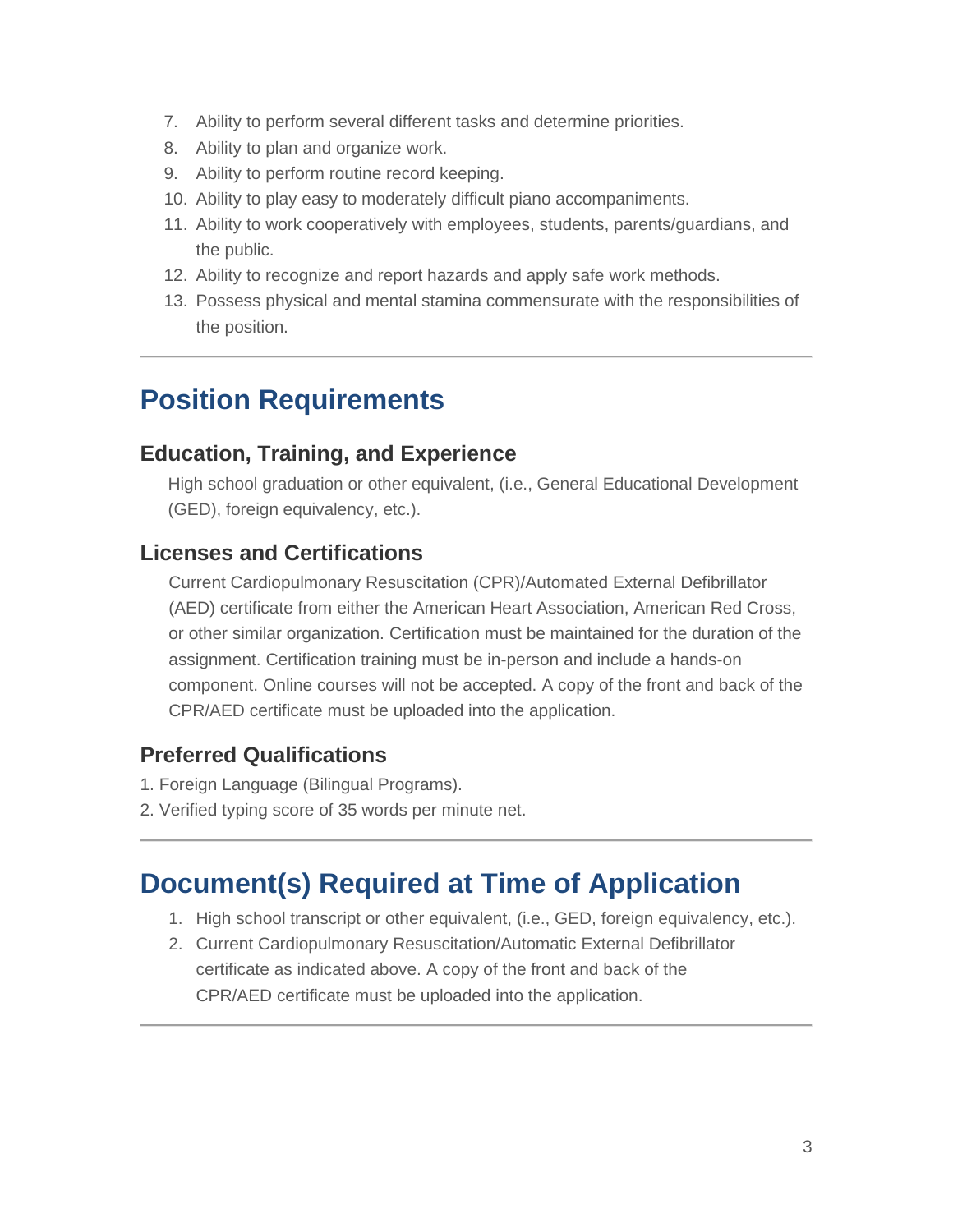## **Examples of Assigned Work Areas**

Clark County School District schools (health offices, playgrounds, cafeterias, classrooms, locker rooms), etc.

## **Work Environment**

#### **Strength**

Sedentary to heavy - exert force of 10-100 lbs., occasionally/ frequently/constantly.

## **Physical Demand**

Frequent sitting, standing, walking, pushing, pulling, carrying, climbing, balancing, stooping, kneeling, crouching, reaching, handling, and repetitive fine motor activities. Mobility to work in a typical office setting and use standard office equipment. Stamina to remain and maintain concentration for an extended period of time. Hearing and speech to communicate in person, via video conferences and computers, or over the telephone. Vision: Frequent near acuity, occasional far acuity, and color vision. Vision to read printed and online materials, a Video Display Terminal (VDT) screen, or other monitoring devices.

## **Environmental Conditions**

Climate-controlled office setting and outdoor setting with temperatures ranging from mild/moderate to extreme cold/heat. Exposure to noise levels ranging from moderate to loud for occasional to frequent time periods.

#### **Hazards**

Furniture, playground/office equipment, communicable diseases, chemicals, and fumes (as related to specific assignment), and power/hand operated equipment and machinery (as related to specific assignment).

# **Examples of Equipment/Supplies Used to Perform Tasks**

Computers, printers, typewriters, fax machines, calculators, copy machines, telephones, school supplies, etc.